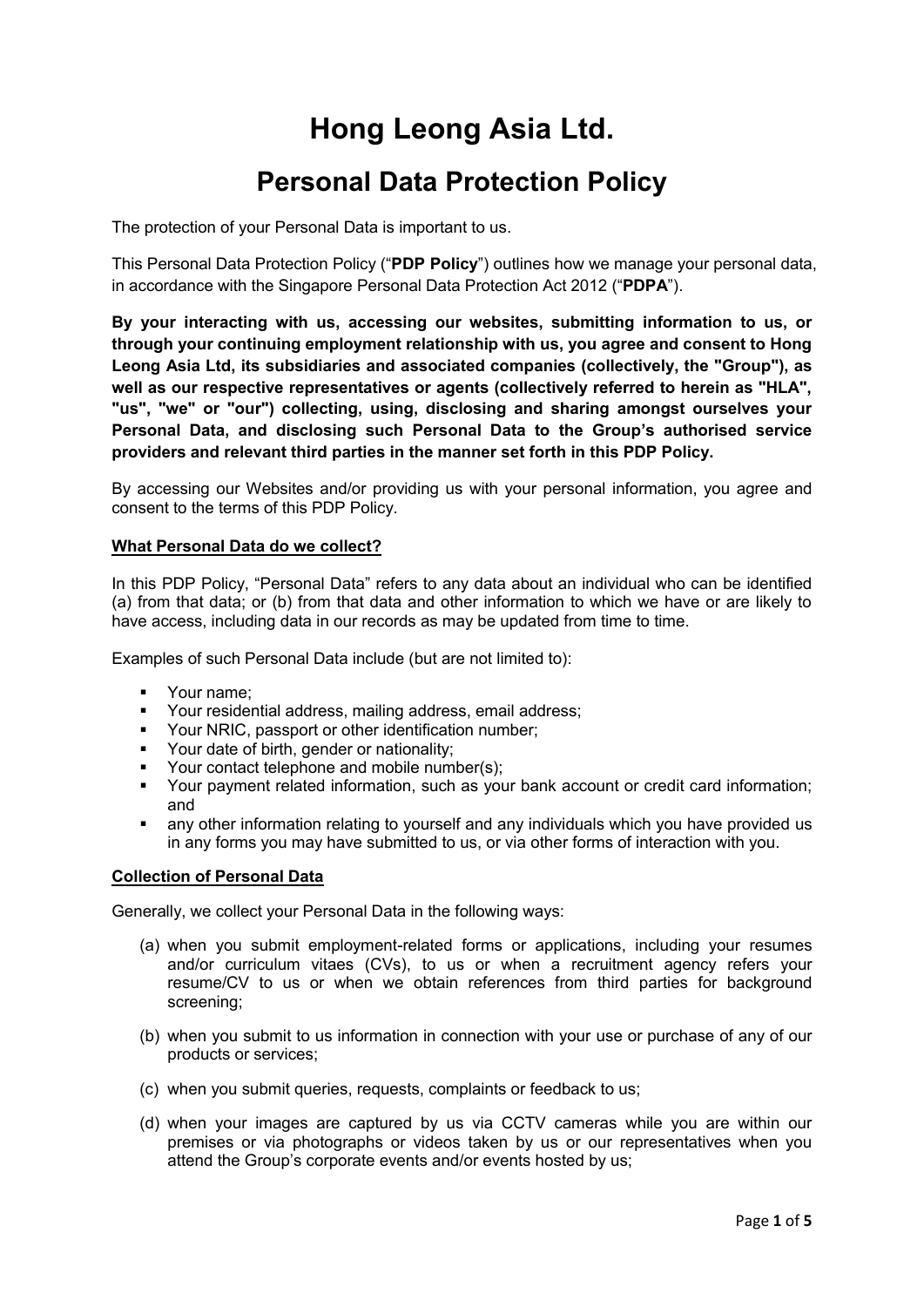- (e) when you respond to our request for additional Personal Data;
- (f) when you subscribe or ask to be included in our email or other mailing lists;
- (g) when you browse our websites, fill in your particulars in our enquiry form or when you register as a member or establish online accounts with us to use or purchase any of our products or services on websites owned or operated by us or participate in any of our social media offerings;
- (h) when you participate in our marketing and promotional initiatives, market surveys and attend our events and launches; and/or
- (i) when you submit your Personal Data to us for any other reasons.

When you browse our website, you generally do so anonymously. We do not at our website automatically collect Personal Data unless you provide such information or login with your account credentials.

"Cookies" and IP addresses may be used on our websites to improve or customize users' navigational experience, but are not used to collect information. Please disable these features on your device if you disagree on cookies usage.

If you provide us with any Personal Data relating to a third party (e.g. information of your spouse, children, parents, and/or employees), by submitting such information to us, you represent to us that you have obtained the consent of the third party for you providing us with their Personal Data for the purposes set out below.

#### **How we may use your Personal Data**

Generally, HLA collects, uses and discloses your Personal Data for the following purposes:

- (a) to verify your identity;
- (b) to provide you with the products or services that have been requested;
- (c) to help us profile, review, develop, manage and enhance our products and services, including by analysing customer needs and identifying potential customer needs;
- (d) to communicate with you and respond to your queries, feedback, complaints and requests;
- (e) to provide ongoing information about our products and services that may be of interest to you;
- (f) to conduct due diligence and background checks on prospective employees;
- (g) to prevent, detect and investigate crime and manage the safety and security of our premises and services (including but not limited to carrying out CCTV surveillance and conducting security clearances);
- (h) to facilitate any proposed or actual business transactions (which may extend to any reorganizations, mergers, acquisitions and debt or asset sale) involving HLA;
- (i) to handle disputes and conduct and facilitate investigations and proceedings;
- (j) to protect and enforce our contractual and legal rights and obligations;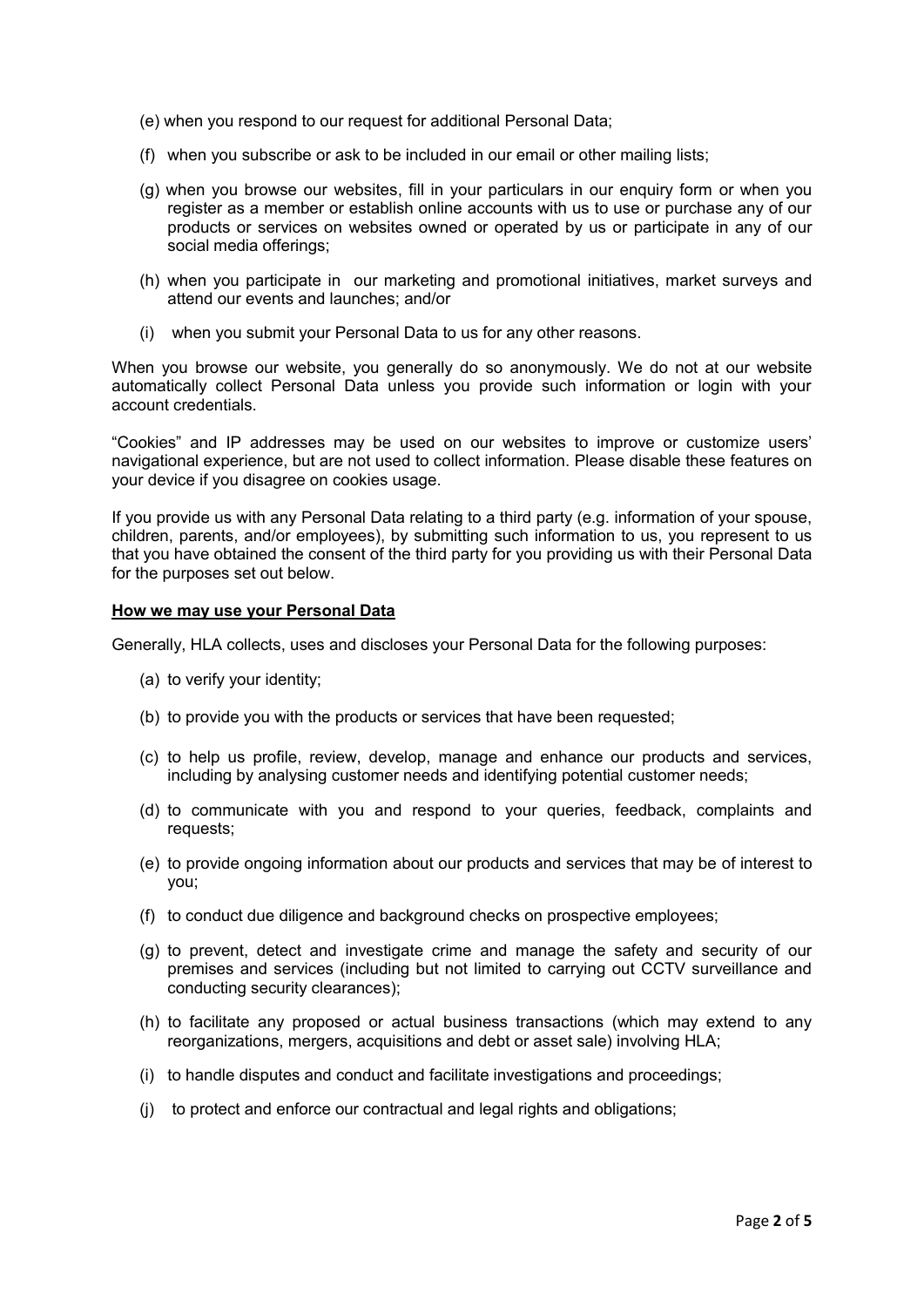- (k) to meet or comply with any applicable rules, laws, regulations, codes of practice or guidelines issued by any legal or regulatory bodies which are binding on HLA or to assist in law enforcement and investigations by relevant authorities; and/or
- (l) for purposes which are reasonably related to the aforesaid.

If you are an existing employee, for further information please also refer to the "HLA Employee Data Policy" that will be made separately available to you by HLA.

#### **Disclosure of your Personal Data**

Reasonable steps will be taken to protect your Personal Data against unauthorised disclosure, but subject to the provisions of any applicable law, your Personal Data may, for the purposes listed above (where applicable), be disclosed to the following:

- (a) other divisions, organizations, entities and business units within the Group and our related corporations and other divisions, organizations, entities and business units within our related corporations;
- (b) insurers, credit providers and insurance investigators;
- (c) recruitment agencies;
- (d) agents, contractors or third party service providers who have been contracted to provide administrative, financial, research, operational or other goods and services to the Group, such as courier services, telecommunications, information technology, advertising, payment, payroll, processing, training, market research, storage, or archival;
- (e) any business partner, investor, assignee or transferee (actual or prospective) to facilitate business transactions (which may extend to any reorganization, merger, acquisition or debt or asset sale) involving HLA;
- (f) local and overseas banks, credit card companies and their respective service providers;
- (g) our professional advisers such as our consultants, auditors and lawyers;
- (h) our co-brand and other business partners;
- (i) business and charity partners in relation to events planning;
- (j) relevant government, statutory or regulatory authority (including securities exchange) and/or law enforcement agencies, whether local or overseas, including but not limited to the Inland Revenue Authority of Singapore, the Central Provident Fund Board, the Police Licensing and Regulation Department, and Ministry of Manpower to comply with any laws, rules and regulations, guidelines, schemes or directions issued or administered by any of them or any order, notice, directive or judgment of any court, tribunal, arbitration or mediation body; and/or
- (k) any other party to whom you authorise us to disclose your Personal Data to.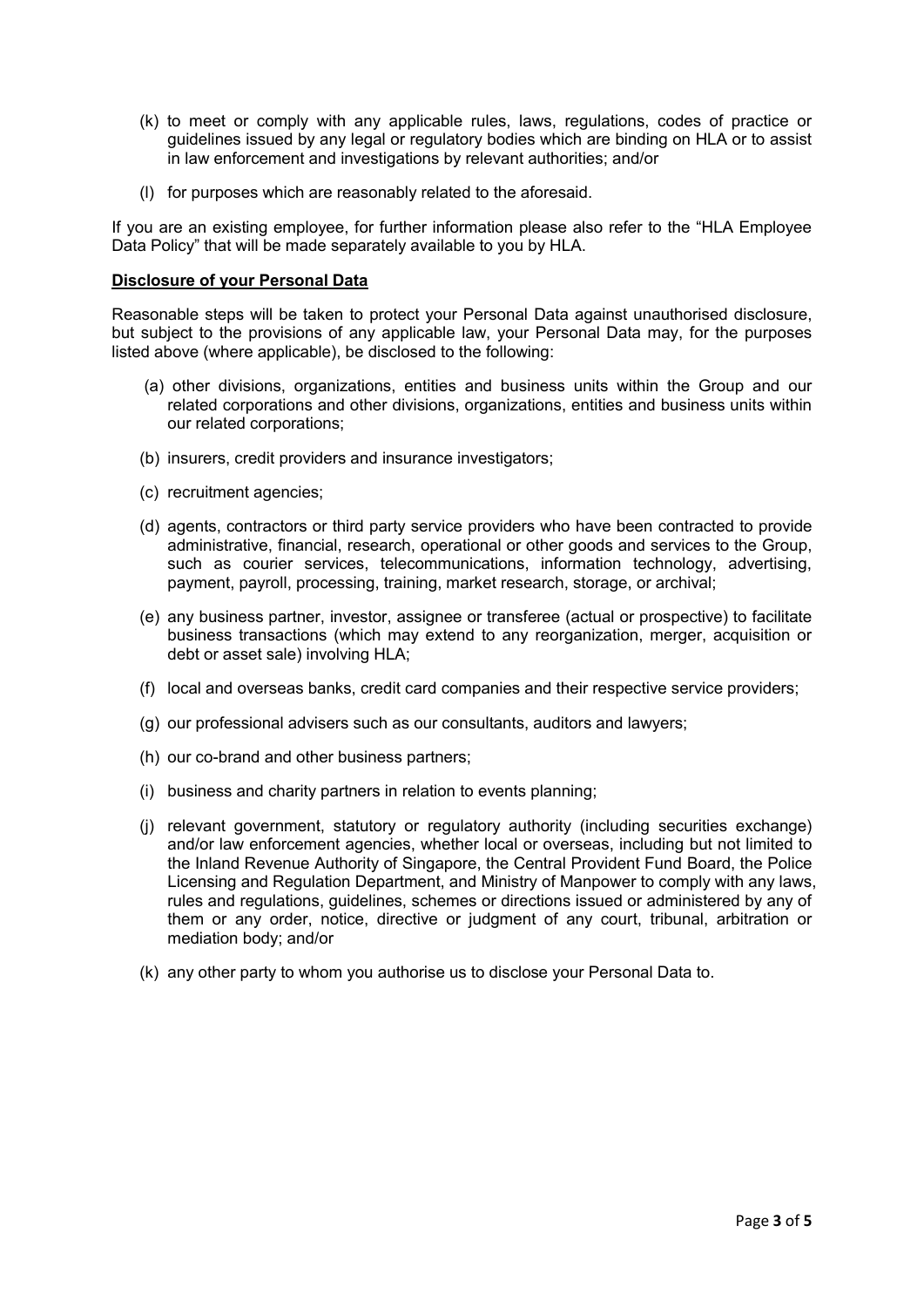#### **Do not call (DNC) Provisions**

We abide with the relevant DNC provisions as set out in the PDPA.

If you have provided us with your Singapore telephone number(s) and have indicated that you consent to receiving marketing or promotional information via your Singapore telephone number(s), then from time to time, we may contact you using such Singapore telephone number(s) (including via voice calls, text, fax or other means) with information about our products and services, and other event invitations.

#### **Update or Correction of Personal Data**

Reasonable steps are taken to ensure accuracy and completeness of all personal data that we collect.

We however understand that this information changes from time to time with changes of address, contact information and other personal circumstances. We encourage you to contact us as soon as possible through the contact details indicated below to enable us to update your Personal Data held by us.

#### **Access to Personal Data by individuals**

If you wish to access the Personal Data we hold about you, please submit a written request to us at the contact details listed below.

Access to Personal Data may be refused in a number of circumstances, such as where the Personal Data relates to anticipated legal proceedings or the request for access is frivolous or vexatious. If we deny or restrict your access, we will explain the reasons as required by applicable laws.

#### **Transfer and storage of Personal Data**

Due to the global nature of our business, Personal Data we collect from you may be transferred, processed and stored overseas. We will take all reasonable steps to ensure that your Personal Data is treated securely, and in accordance with this PDP Policy and any applicable laws. By submitting your personal information, you agree to this transfer, storage and/or processing.

Unfortunately, the transmission of information via the Internet is not completely secure. Although we will do our best to protect your Personal Data, we cannot guarantee the security of your data transmitted to our Website; any transmission is at your own risk. Once we have received your data, we will use strict procedures and security features to try to prevent unauthorised access.

#### **Security of Personal Data**

Appropriate technical, organisational and administrative security measures are in place to protect your Personal Data against unauthorised access, collection, use, disclosure, copying, alteration, accidental loss or theft, destruction, damage or similar risks. We do not collect any of your Personal Data, other than information you voluntarily provide through our websites.

On our websites, we may have links to other websites or you may have been referred to our website through a link from another website. Since we are not owners of such websites operated by third parties, we cannot be responsible for the privacy policies and practices of these websites. Such content is subject to their terms of use and any additional guidelines and privacy information provided in relation to that use on their websites.

We recommend that you check the policy of each website you visit to better understand your rights and obligations especially when you are submitting any type of content on these third party websites. Please contact the owner or operator of such website if you have any concerns or questions.